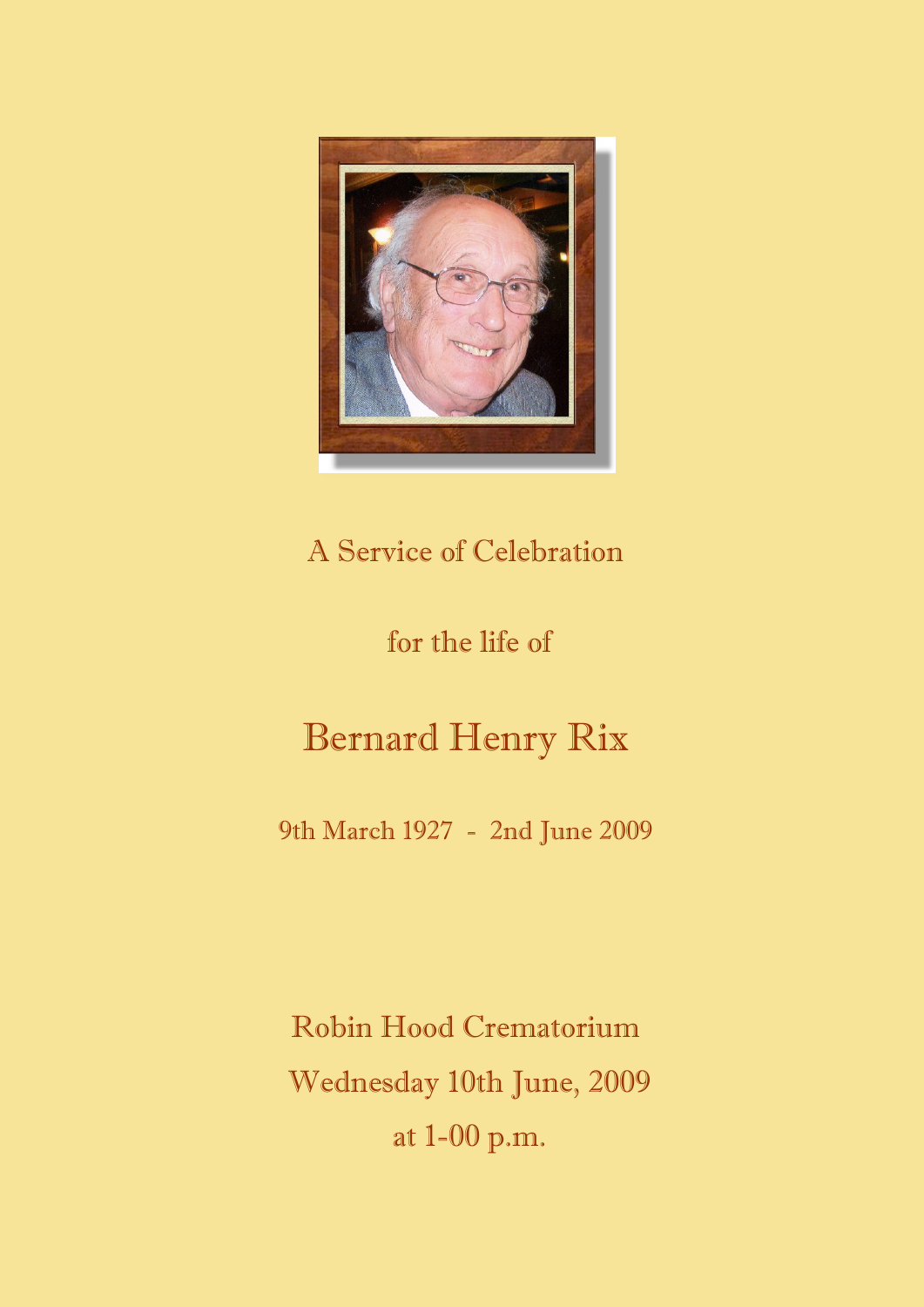# Order of Service

Service led by Fr. D. Elliott

## Opening Sentences

Welcome and Introduction

# Hymn

Make me a channel of your peace. Where there is hatred, let me bring your love; Where there is injury, your pardon, Lord; And where there's doubt, true faith in you.

*Oh, Master, grant that I may never seek so much to be consoled as to console, to be understood as to understand, to be loved, as to love with all my soul.*

Make me a channel of your peace. Where there's despair in life, let me bring hope; Where there is darkness only light; and where there's sadness ever joy.

## *Chorus*

Make me a channel of your peace. It is in pardoning that we are pardoned, in giving to all men that we receive, and in dying that we're born to eternal life.

## *Chorus*

# Bible Reading

Poem read by Judith

# Tribute

Shared Memories by Richard & John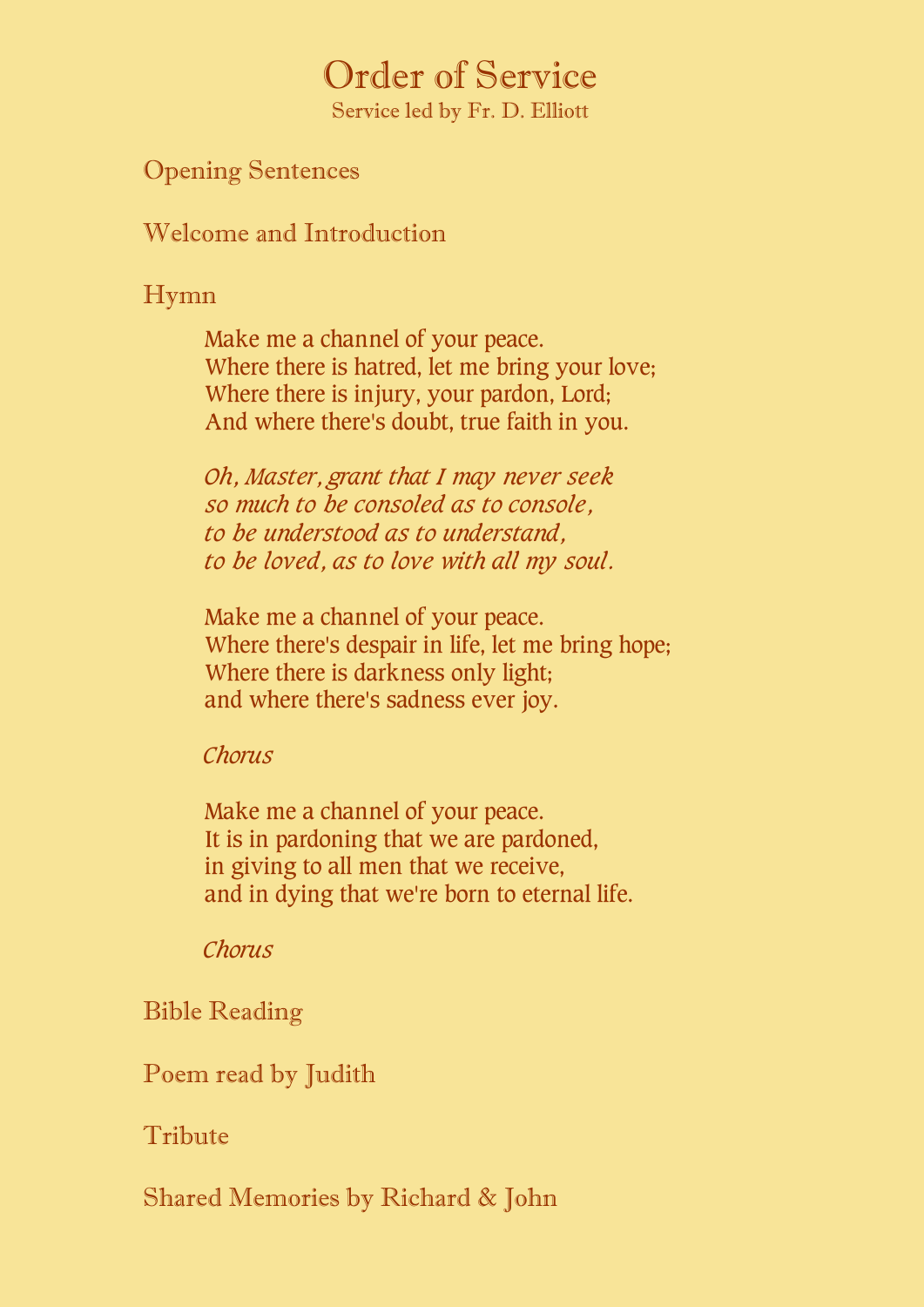#### Prayers

#### Lords Prayer

Our Father, who art in Heaven, Hallowed be Thy name; Thy kingdom come, Thy will be done, On earth as it is in Heaven. Give us this day, our daily bread and forgive us our trespasses, as we forgive those who trespass against us. Lead us not into temptation but deliver us from evil. For Thine is the kingdom, the power and the glory, for ever and ever. Amen.

#### Hymn

Guide me, O thou great Redeemer, Pilgrim through this barren land; I am weak, but thou art mighty; Hold me with thy powerful hand: Bread of heaven, Feed me now and evermore.

Open now the crystal fountain, Whence the healing stream doth flow; Let the fiery cloudy pillar Lead me all my journey through: Strong deliverer, Be thou still my strength and shield.

When I tread the verge of Jordan, Bid my anxious fears subside; Death of death, and hell's destruction, Land me safe on Canaan's side: Songs and praises I will ever give to thee.

## **Committal**

## Blessing